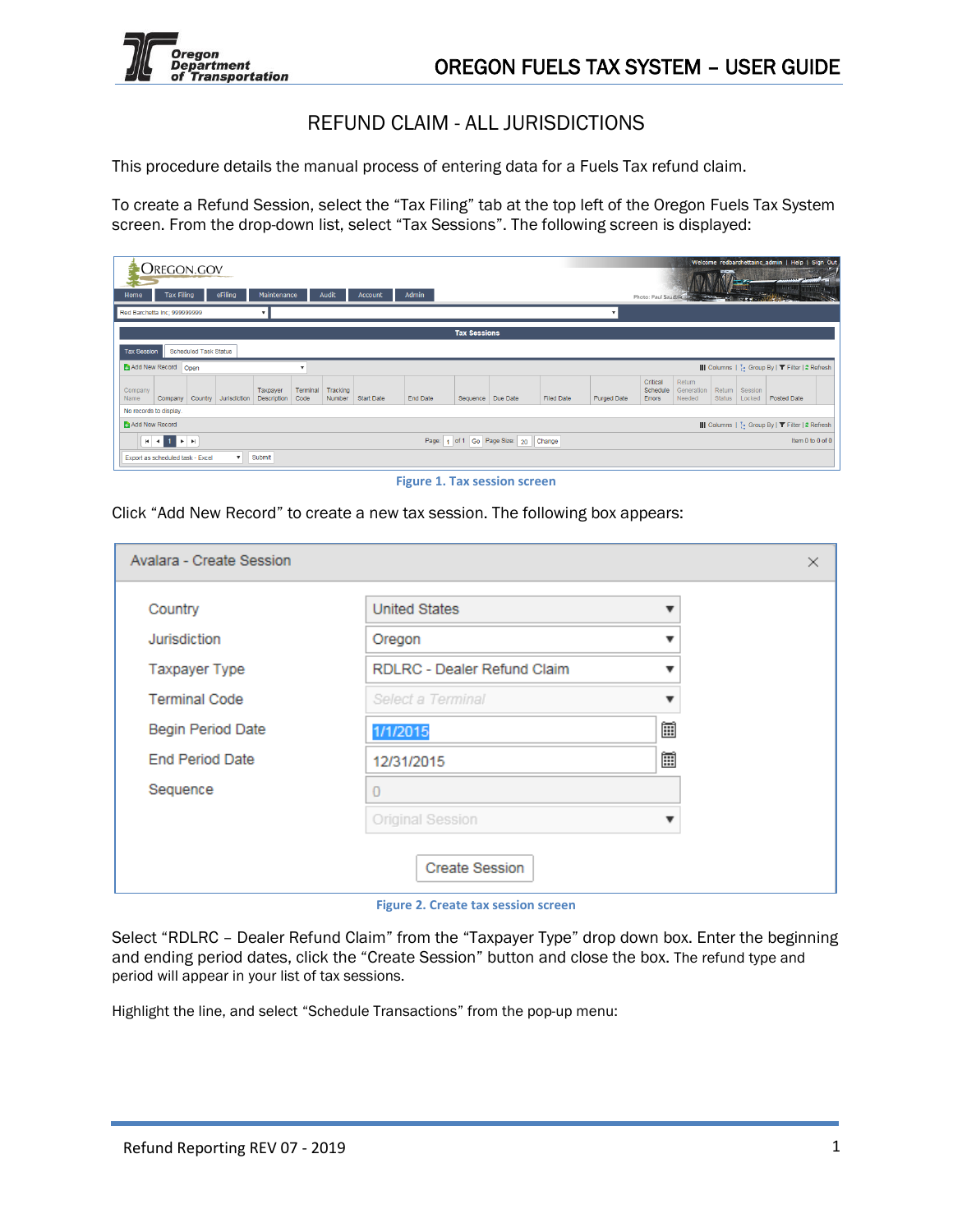

| <b>OREGON.GOV</b>                                |                                    |                                     |                             |                      |               |                                                         |                            |          |                      |                    |
|--------------------------------------------------|------------------------------------|-------------------------------------|-----------------------------|----------------------|---------------|---------------------------------------------------------|----------------------------|----------|----------------------|--------------------|
| <b>Tax Filing</b><br>Home                        | eFiling                            | <b>Reporting</b>                    | Maintenance                 | Audit                | Account       | Admin                                                   |                            |          |                      |                    |
| MyTest; 246897531                                |                                    | ۰.                                  |                             |                      |               |                                                         |                            |          | $\blacktriangledown$ |                    |
|                                                  |                                    |                                     |                             |                      |               |                                                         | <b>Tax Sessions</b>        |          |                      |                    |
| <b>Tax Session</b>                               | <b>Scheduled Task Status</b>       |                                     |                             |                      |               |                                                         |                            |          |                      |                    |
| Add New Record                                   | Open                               |                                     | $\boldsymbol{\mathrm{v}}$   |                      |               |                                                         |                            |          |                      |                    |
|                                                  |                                    |                                     |                             |                      |               |                                                         |                            |          |                      | $\overline{C}$     |
| Company Name                                     | Country                            | Jurisdiction                        | <b>Taxpayer Description</b> | <b>Terminal Code</b> |               | <b>Start Date</b>                                       | <b>End Date</b>            | Sequence | Due Date             | <sub>S</sub><br>Er |
| <b>MyTest</b>                                    | <b>USA</b>                         | <b>OR</b>                           | Dealer Refund Claim         |                      |               | 1/1/2015                                                | 12/31/2015                 | $\bf{0}$ | 12/31/2015           |                    |
| Add New Record                                   |                                    |                                     |                             |                      |               | <b>Schedule Transactions</b>                            |                            |          |                      |                    |
| $1 \times$<br>$ \bullet $<br>$\vert \cdot \vert$ | $\left\vert \mathbf{r}\right\vert$ |                                     |                             |                      |               | <b>Transaction Validation</b><br><b>Session Details</b> | ge: 1 of 1 Go Page Size: 1 |          | Change               |                    |
| Export as scheduled task - Excel                 |                                    | $\boldsymbol{\mathrm{v}}$<br>Submit |                             |                      |               | View Tax Return                                         |                            |          |                      |                    |
|                                                  |                                    |                                     |                             |                      |               | File Tax Return                                         |                            |          |                      |                    |
|                                                  |                                    |                                     |                             |                      |               | <b>Create Amendment</b>                                 |                            |          |                      |                    |
|                                                  |                                    |                                     |                             |                      |               | Unfile Tax Return                                       |                            |          |                      |                    |
|                                                  |                                    |                                     |                             |                      |               | <b>Delete All Transactions</b>                          |                            |          |                      |                    |
|                                                  |                                    |                                     |                             |                      |               | <b>Delete Tax Session</b>                               |                            |          |                      |                    |
|                                                  |                                    |                                     |                             |                      | Query Session | Data File Upload                                        |                            |          |                      |                    |
|                                                  |                                    |                                     |                             |                      |               | Query Session (Beta)                                    |                            |          |                      |                    |
|                                                  |                                    |                                     |                             |                      |               |                                                         |                            |          |                      |                    |
|                                                  |                                    |                                     |                             |                      |               |                                                         |                            |          |                      |                    |

**Figure 3. Refund tax session menu**

The following screen appears:

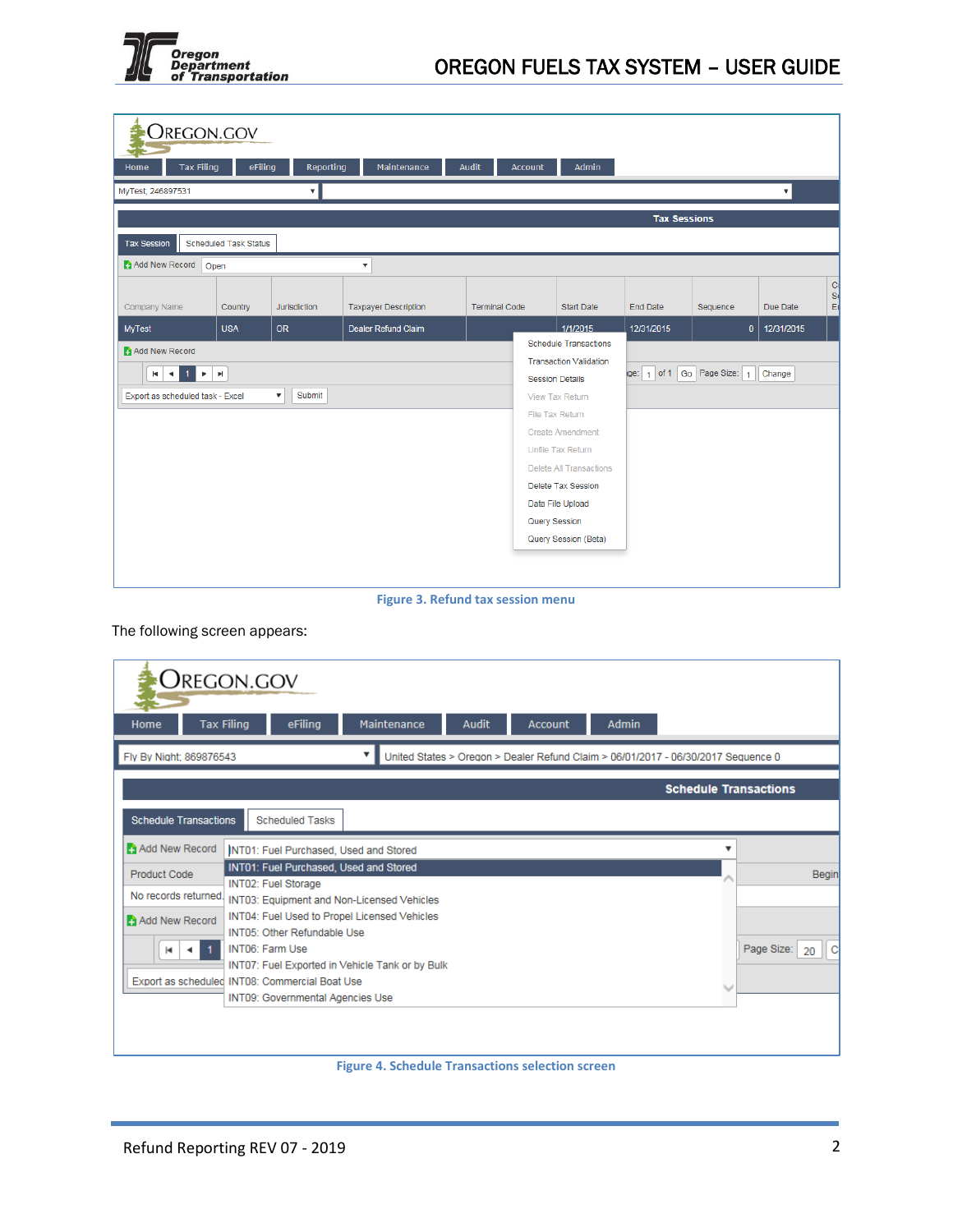

Select the appropriate schedule from the drop down box and click "Add New Record".

### INT01: Fuel Purchased, Used and Stored

| Avalara - Schedule Transaction |                                        |  |
|--------------------------------|----------------------------------------|--|
| Transaction                    |                                        |  |
| Schedule Code                  | INT01: Fuel Purchased, Used and Stored |  |
| Product Code *                 |                                        |  |
| State and Local Jurisdiction * |                                        |  |
| Beginning Inventory *          |                                        |  |
| Purchases                      |                                        |  |
| Ending Inventory *             |                                        |  |
|                                | Insert                                 |  |
|                                |                                        |  |

#### **Figure 5. INT01 Schedule entry screen**

| Product Code                 | select from drop down box; most common codes are<br>065 - Clear Gasoline<br>160 - Clear Diesel<br>170 - Biodiesel<br>E10 - Gasoline 10% ethanol<br>E85 - Gasoline 85% Ethanol |
|------------------------------|-------------------------------------------------------------------------------------------------------------------------------------------------------------------------------|
| State and Local Jurisdiction | select from the drop down box (Oregon or applicable city or county – must<br>enter a separate Schedule INTO1 when requesting a refund for multiple<br>jurisdictions)          |
| Beginning Inventory          | gallons of fuel in tank at beginning of period OR zero if no fuel is stored                                                                                                   |
| Purchases                    | total gallons of fuel purchased during period from all sources (retail,<br>cardlock, etc.)                                                                                    |
| Ending Inventory             | gallons of fuel in tank at end of period OR zero if no fuel is stored                                                                                                         |

After entering the data for a schedule, click the "Insert" button and close the box. If multiple entries are needed, begin typing in new information and click "Insert" after each entry.

### INT02: Fuel Storage (if applicable)

| Avalara - Schedule Transaction |                     |                         |
|--------------------------------|---------------------|-------------------------|
| Transaction                    |                     |                         |
| Schedule Code                  | INT02: Fuel Storage |                         |
| Product Code *                 |                     | v                       |
| Tank Name / Number *           |                     |                         |
| Origin *                       | Select a Location   | $\mathbf{v}$ in         |
| Use Type $\star$               |                     | $\overline{\mathbf{v}}$ |
|                                | Insert              |                         |
|                                |                     |                         |

#### **Figure 6. INT02 schedule entry screen**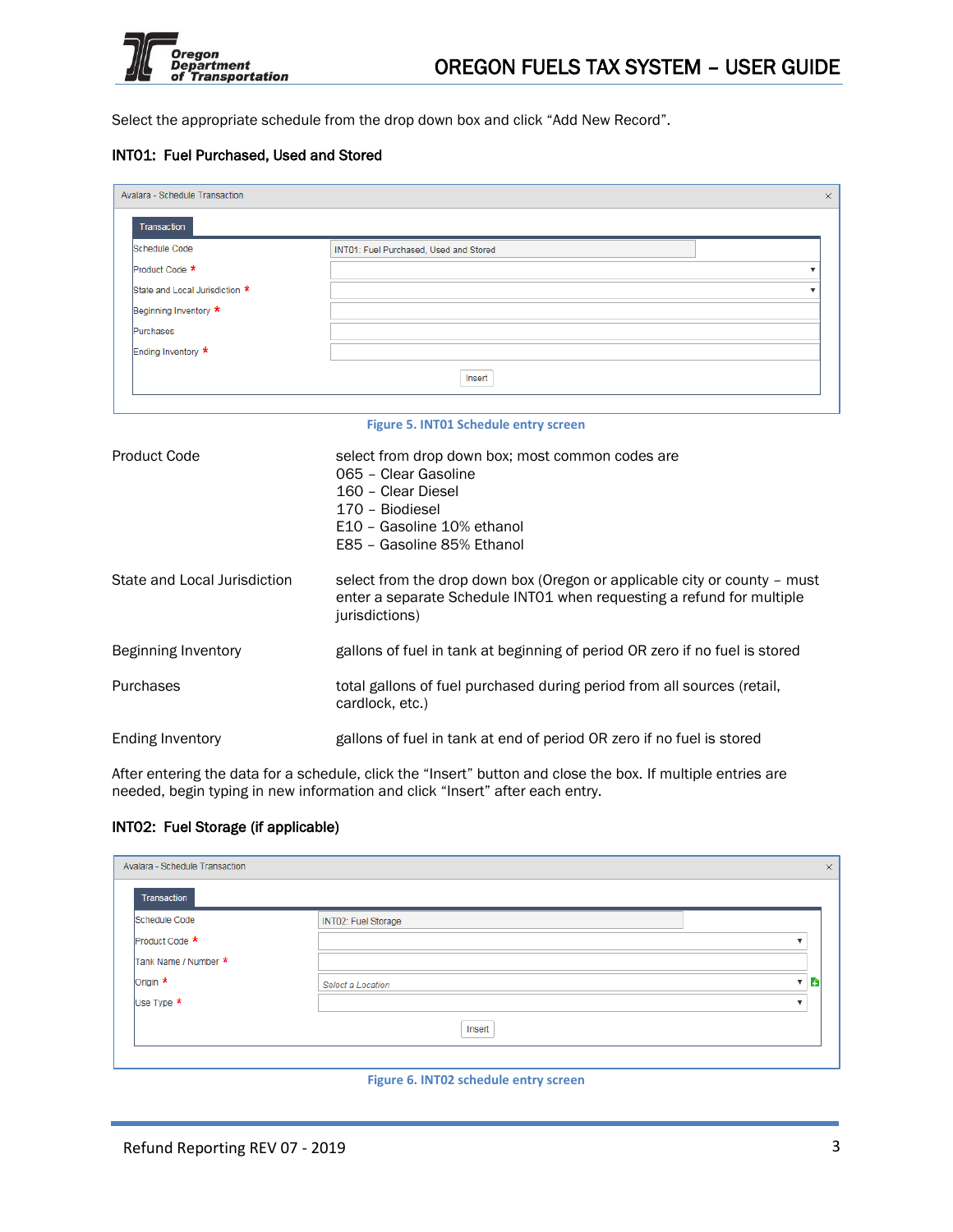

| <b>Product Code</b> | select from drop down box; most common codes are<br>065 - Clear Gasoline<br>160 - Clear Diesel<br>170 - Biodiesel<br>E10 - Gasoline 10% ethanol<br>E85 - Gasoline 85% Ethanol |
|---------------------|-------------------------------------------------------------------------------------------------------------------------------------------------------------------------------|
| Tank Name/Number    | name or number you assigned to tank                                                                                                                                           |
| Origin              | Select supplier from drop down box – start typing the name to narrow the list<br>of names in the drop down box                                                                |
| Use Type            | Select how fuel is used from the drop down box.                                                                                                                               |

After entering the data for a schedule, click the "Insert" button and close the box. If multiple entries are needed, begin typing in new information and click "Insert" after each entry.

### INT03: Equipment and Non-Licensed Vehicles

| Avalara - Schedule Transaction         |                                            |  |
|----------------------------------------|--------------------------------------------|--|
| Transaction                            |                                            |  |
| Schedule Code                          | INT03: Equipment and Non-Licensed Vehicles |  |
| Product Code *                         |                                            |  |
| State and Local Jurisdiction *         |                                            |  |
| Equipment Type *                       |                                            |  |
| Number of Items *                      |                                            |  |
| Gallons Consumed during Claim Period * |                                            |  |
|                                        | Insert                                     |  |
|                                        |                                            |  |

#### **Figure 7. INT03 schedule entry screen**

| <b>Product Code</b>          | select from drop down box; most common codes are<br>065 - Clear Gasoline<br>160 - Clear Diesel<br>170 - Biodiesel<br>E10 - Gasoline 10% ethanol<br>E85 - Gasoline 85% Ethanol |
|------------------------------|-------------------------------------------------------------------------------------------------------------------------------------------------------------------------------|
| State and Local Jurisdiction | select from the drop down box (Oregon or applicable city or county - must<br>enter a separate Schedule INTO3 when requesting a refund for multiple<br>jurisdictions)          |
| Equipment Type               | select from drop down box                                                                                                                                                     |
| Number of Items              | number of pieces of equipment                                                                                                                                                 |
| Gallons Consumed             | Total gallons used in this equipment                                                                                                                                          |

Repeat this entry for each different piece of equipment.

If there is a piece of equipment that uses more than one type of fuel, you must list the equipment under each fuel type.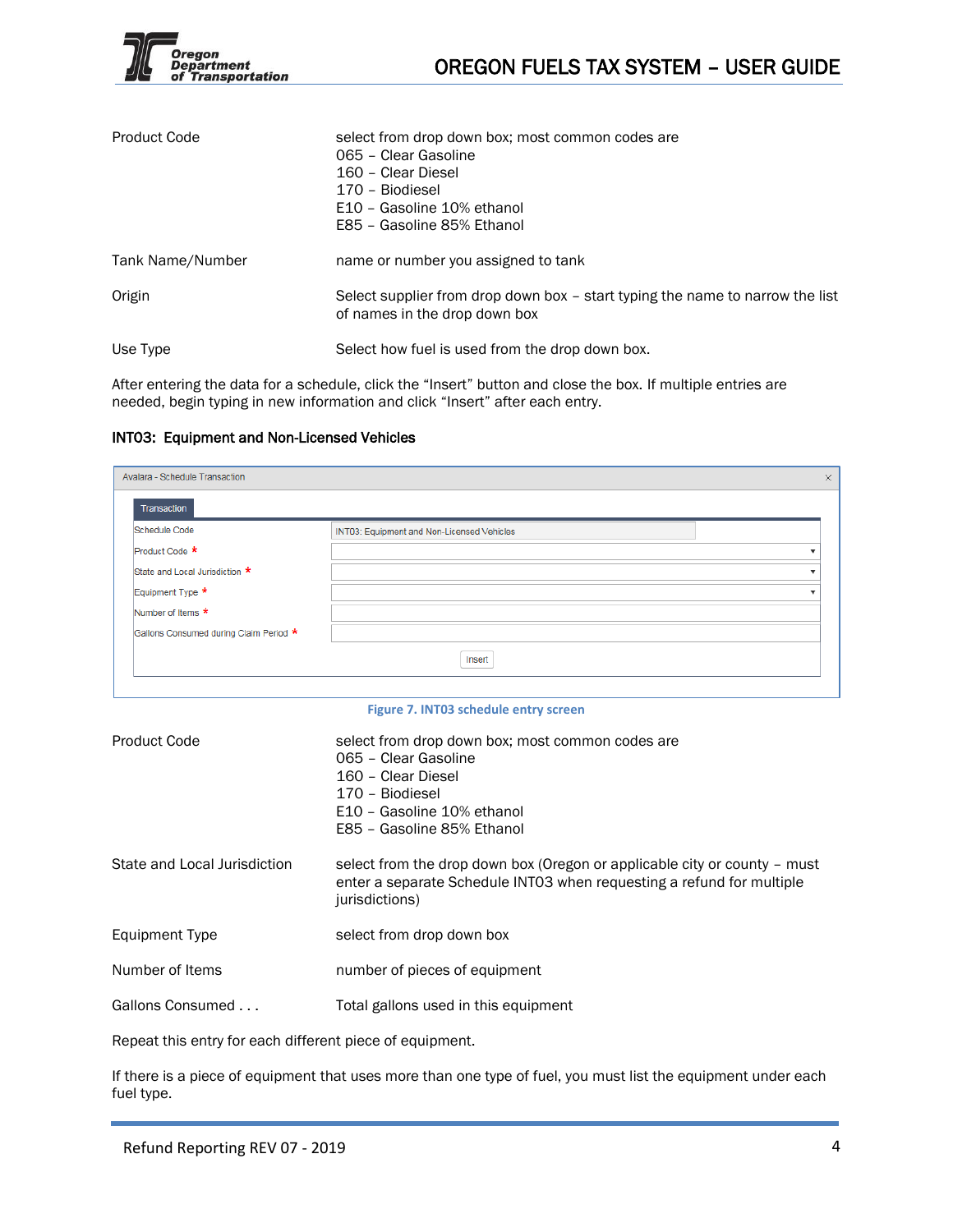

After entering the data for a schedule, click the "Insert" button and close the box. If multiple entries are needed, begin typing in new information and click "Insert" after each entry.

### INT04: Fuel Used to Propel Licensed Vehicle

| Avalara - Schedule Transaction<br>Transaction<br><b>Schedule Code</b><br>INT04: Fuel Used to Propel Licensed Vehicles<br>Product Code *<br>State and Local Jurisdiction *<br>Equipment Type *<br><b>Vehicle Description</b><br><b>Plate Number</b><br>Total Miles Traveled *<br>Total Gallons Used ★<br>On Road Miles<br>Off Road Miles<br>Insert<br>Figure 8. INT04 schedule entry screen<br><b>Product Code</b><br>select from drop down box; most common codes are<br>065 - Clear Gasoline<br>160 - Clear Diesel<br>170 - Biodiesel<br>E10 - Gasoline 10% ethanol<br>E85 - Gasoline 85% Ethanol<br>State and Local Jurisdiction<br>enter a separate Schedule INT04 when requesting a refund for multiple<br>jurisdictions)<br><b>Equipment Type</b><br>select from drop down box |                                                                           |
|-------------------------------------------------------------------------------------------------------------------------------------------------------------------------------------------------------------------------------------------------------------------------------------------------------------------------------------------------------------------------------------------------------------------------------------------------------------------------------------------------------------------------------------------------------------------------------------------------------------------------------------------------------------------------------------------------------------------------------------------------------------------------------------|---------------------------------------------------------------------------|
|                                                                                                                                                                                                                                                                                                                                                                                                                                                                                                                                                                                                                                                                                                                                                                                     |                                                                           |
|                                                                                                                                                                                                                                                                                                                                                                                                                                                                                                                                                                                                                                                                                                                                                                                     |                                                                           |
|                                                                                                                                                                                                                                                                                                                                                                                                                                                                                                                                                                                                                                                                                                                                                                                     | ▼                                                                         |
|                                                                                                                                                                                                                                                                                                                                                                                                                                                                                                                                                                                                                                                                                                                                                                                     | ▼                                                                         |
|                                                                                                                                                                                                                                                                                                                                                                                                                                                                                                                                                                                                                                                                                                                                                                                     | ▼                                                                         |
|                                                                                                                                                                                                                                                                                                                                                                                                                                                                                                                                                                                                                                                                                                                                                                                     |                                                                           |
|                                                                                                                                                                                                                                                                                                                                                                                                                                                                                                                                                                                                                                                                                                                                                                                     |                                                                           |
|                                                                                                                                                                                                                                                                                                                                                                                                                                                                                                                                                                                                                                                                                                                                                                                     |                                                                           |
|                                                                                                                                                                                                                                                                                                                                                                                                                                                                                                                                                                                                                                                                                                                                                                                     |                                                                           |
|                                                                                                                                                                                                                                                                                                                                                                                                                                                                                                                                                                                                                                                                                                                                                                                     |                                                                           |
|                                                                                                                                                                                                                                                                                                                                                                                                                                                                                                                                                                                                                                                                                                                                                                                     |                                                                           |
|                                                                                                                                                                                                                                                                                                                                                                                                                                                                                                                                                                                                                                                                                                                                                                                     |                                                                           |
|                                                                                                                                                                                                                                                                                                                                                                                                                                                                                                                                                                                                                                                                                                                                                                                     |                                                                           |
|                                                                                                                                                                                                                                                                                                                                                                                                                                                                                                                                                                                                                                                                                                                                                                                     |                                                                           |
|                                                                                                                                                                                                                                                                                                                                                                                                                                                                                                                                                                                                                                                                                                                                                                                     |                                                                           |
|                                                                                                                                                                                                                                                                                                                                                                                                                                                                                                                                                                                                                                                                                                                                                                                     | select from the drop down box (Oregon or applicable city or county - must |
|                                                                                                                                                                                                                                                                                                                                                                                                                                                                                                                                                                                                                                                                                                                                                                                     |                                                                           |
| Vehicle description                                                                                                                                                                                                                                                                                                                                                                                                                                                                                                                                                                                                                                                                                                                                                                 | Make and model of vehicle                                                 |
| <b>Plate Number</b>                                                                                                                                                                                                                                                                                                                                                                                                                                                                                                                                                                                                                                                                                                                                                                 | license plate number                                                      |
| <b>Total Miles Traveled</b>                                                                                                                                                                                                                                                                                                                                                                                                                                                                                                                                                                                                                                                                                                                                                         | all miles for period                                                      |
| <b>Total Gallons Used</b>                                                                                                                                                                                                                                                                                                                                                                                                                                                                                                                                                                                                                                                                                                                                                           | Total gallons used in this vehicle for period                             |
| On Road Miles                                                                                                                                                                                                                                                                                                                                                                                                                                                                                                                                                                                                                                                                                                                                                                       | Miles driven on public roads                                              |
| <b>Off Road Miles</b>                                                                                                                                                                                                                                                                                                                                                                                                                                                                                                                                                                                                                                                                                                                                                               | Miles driven on private property/off road                                 |

Repeat this entry for each vehicle.

After entering the data for a schedule, click the "Insert" button and close the box. If multiple entries are needed, begin typing in new information and click "Insert" after each entry.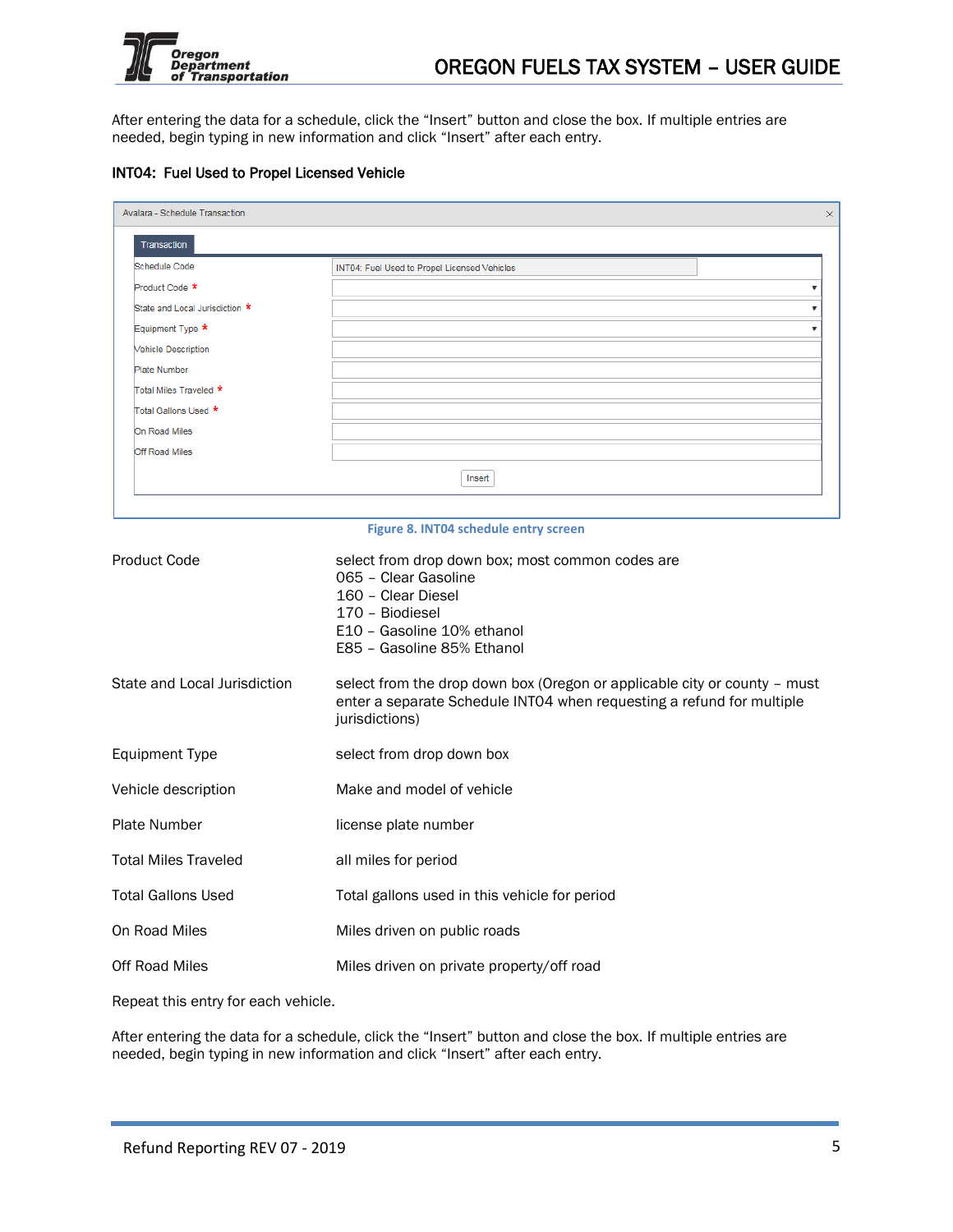

## INT05: Other Refundable Use

| Avalara - Schedule Transaction<br>$\times$<br><b>Transaction</b><br>Schedule Code<br><b>INT05: Other Refundable Use</b><br>Product Code *<br>State and Local Jurisdiction *<br>Equipment Type *<br>Refundable Gallons *<br>Insert<br>Figure 9. INT05 schedule entry screen<br><b>Product Code</b><br>select from drop down box; most common codes are<br>065 - Clear Gasoline<br>160 - Clear Diesel<br>170 - Biodiesel<br>E10 - Gasoline 10% ethanol<br>E85 - Gasoline 85% Ethanol<br>State and Local Jurisdiction<br>select from the drop down box (Oregon or applicable city or county - must<br>enter a separate Schedule INT05 when requesting a refund for multiple<br>jurisdictions)<br><b>Equipment Type</b><br>select from drop down box |                                                                                                                           |
|--------------------------------------------------------------------------------------------------------------------------------------------------------------------------------------------------------------------------------------------------------------------------------------------------------------------------------------------------------------------------------------------------------------------------------------------------------------------------------------------------------------------------------------------------------------------------------------------------------------------------------------------------------------------------------------------------------------------------------------------------|---------------------------------------------------------------------------------------------------------------------------|
|                                                                                                                                                                                                                                                                                                                                                                                                                                                                                                                                                                                                                                                                                                                                                  |                                                                                                                           |
|                                                                                                                                                                                                                                                                                                                                                                                                                                                                                                                                                                                                                                                                                                                                                  |                                                                                                                           |
|                                                                                                                                                                                                                                                                                                                                                                                                                                                                                                                                                                                                                                                                                                                                                  |                                                                                                                           |
|                                                                                                                                                                                                                                                                                                                                                                                                                                                                                                                                                                                                                                                                                                                                                  |                                                                                                                           |
|                                                                                                                                                                                                                                                                                                                                                                                                                                                                                                                                                                                                                                                                                                                                                  |                                                                                                                           |
|                                                                                                                                                                                                                                                                                                                                                                                                                                                                                                                                                                                                                                                                                                                                                  |                                                                                                                           |
|                                                                                                                                                                                                                                                                                                                                                                                                                                                                                                                                                                                                                                                                                                                                                  |                                                                                                                           |
|                                                                                                                                                                                                                                                                                                                                                                                                                                                                                                                                                                                                                                                                                                                                                  |                                                                                                                           |
|                                                                                                                                                                                                                                                                                                                                                                                                                                                                                                                                                                                                                                                                                                                                                  |                                                                                                                           |
|                                                                                                                                                                                                                                                                                                                                                                                                                                                                                                                                                                                                                                                                                                                                                  |                                                                                                                           |
|                                                                                                                                                                                                                                                                                                                                                                                                                                                                                                                                                                                                                                                                                                                                                  |                                                                                                                           |
|                                                                                                                                                                                                                                                                                                                                                                                                                                                                                                                                                                                                                                                                                                                                                  |                                                                                                                           |
| Refundable Gallons                                                                                                                                                                                                                                                                                                                                                                                                                                                                                                                                                                                                                                                                                                                               | other gallons used in a refundable manner (e.g., blending purposes, solvent,<br>slash burning, or Native American refund) |

After entering the data for a schedule, click the "Insert" button and close the box. If multiple entries are needed, begin typing in new information and click "Insert" after each entry.

### INT06: Farm Use (if applicable)

| Avalara - Schedule Transaction                            |                   |                         | $\times$ |
|-----------------------------------------------------------|-------------------|-------------------------|----------|
| Transaction                                               |                   |                         |          |
| Schedule Code                                             | INT06: Farm Use   |                         |          |
| Product Code *                                            |                   | $\overline{\mathbf{v}}$ |          |
| Farm Location *                                           | Select a Location | B.<br>$\mathbf{v}$      |          |
| Kind of Crops *                                           |                   |                         |          |
| Acres *                                                   |                   |                         |          |
| If Leased, From Whom                                      |                   |                         |          |
| Explanation of Custom Work [Acres not<br>Owned or Leased] |                   |                         |          |
|                                                           | Insert            |                         |          |
|                                                           |                   |                         |          |
|                                                           |                   |                         |          |

#### **Figure 10. INT06 schedule entry screen**

Product Code select from drop down box; most common codes are 065 – Clear Gasoline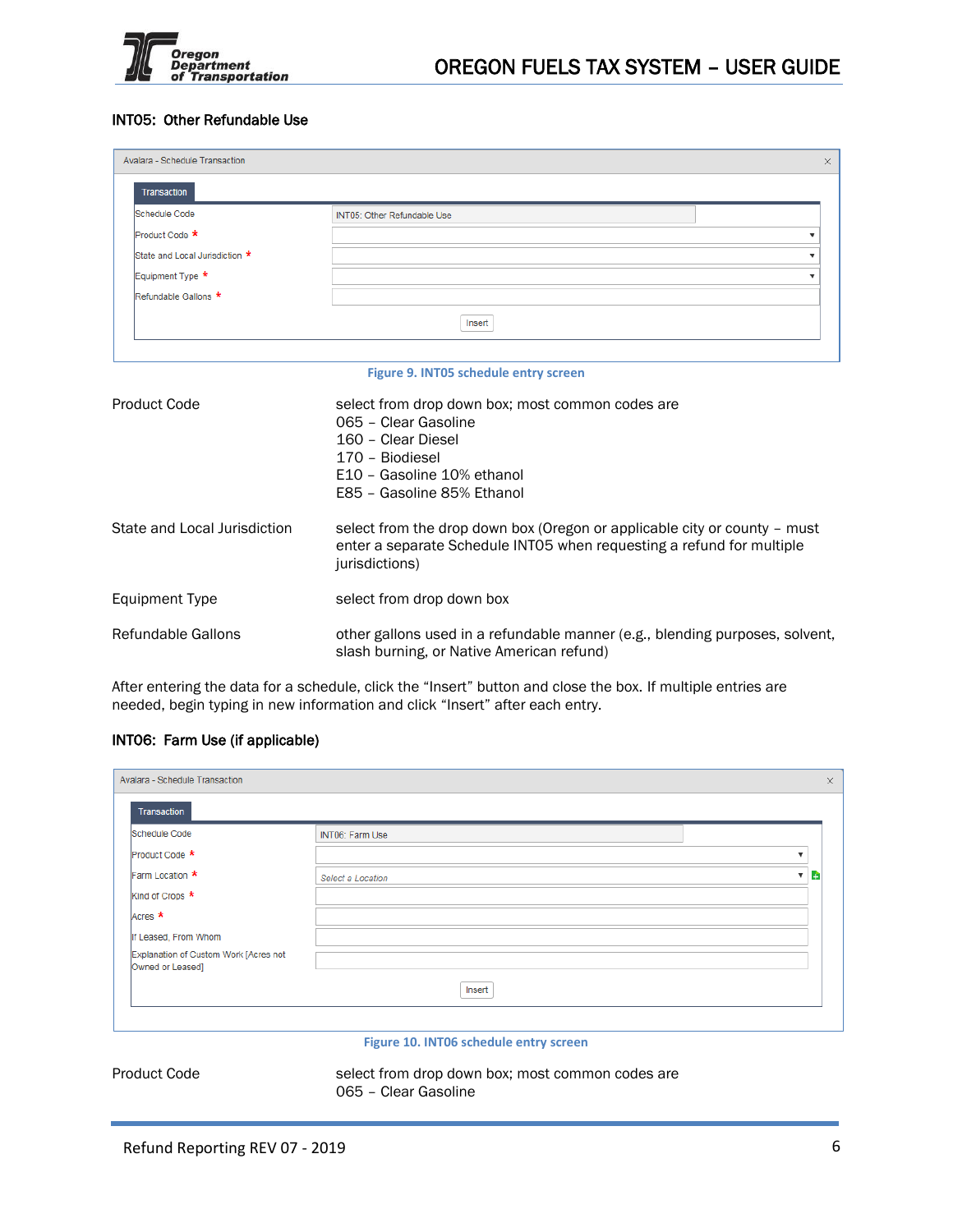

- 160 Clear Diesel
- 170 Biodiesel
- E10 Gasoline 10% ethanol
- E85 Gasoline 85% Ethanol

Farm Location **If the location of the farm is already in our system, begin typing the name to** narrow down the results in the drop down box. If it is not in the system, click the green + to the right of the field.

### The following screen is displayed:

| Original<br>Copy     |                                                  |                            |                         |
|----------------------|--------------------------------------------------|----------------------------|-------------------------|
| Country *            | $\overline{\mathbf{v}}$<br><b>United States</b>  | Effective Date *           | 圍                       |
| Region/State *       | $\overline{\mathbf{v}}$<br>Select a Jurisdiction | Obsolete Date              | 圍                       |
| <b>Terminal Code</b> | $\overline{\mathbf{v}}$                          |                            |                         |
| Description *        |                                                  | Custom Id Code             |                         |
| Address Line 1       |                                                  | <b>Airport Code</b>        |                         |
| Address Line 2       |                                                  | Alternate Jurisdiction     |                         |
| City                 |                                                  | Alternate Facility Number  |                         |
| Postal Code          |                                                  | <b>DEP Number</b>          |                         |
| County               |                                                  | <b>Location Type</b>       | v                       |
| <b>County Code</b>   |                                                  | <b>Outside City Limits</b> | $\overline{\mathbf{v}}$ |
|                      |                                                  | Insert                     |                         |

#### **Figure 11. Location entry screen**

Fill in the required fields (marked by a red asterisk) and click the "Insert" button at the bottom of the screen.

NOTE: The county is not marked as a required field, but it needs to be entered.

| Kind of Crops                     | crops raised                                       |
|-----------------------------------|----------------------------------------------------|
| Acres                             | total acres                                        |
| If Leased, From Whom              | name of person you are renting the acreage from    |
| <b>Explanation of Custom Work</b> | description of other work for hire (if applicable) |

After entering the data for a schedule, click the "Insert" button and close the box. If multiple entries are needed, begin typing in new information and click "Insert" after each entry.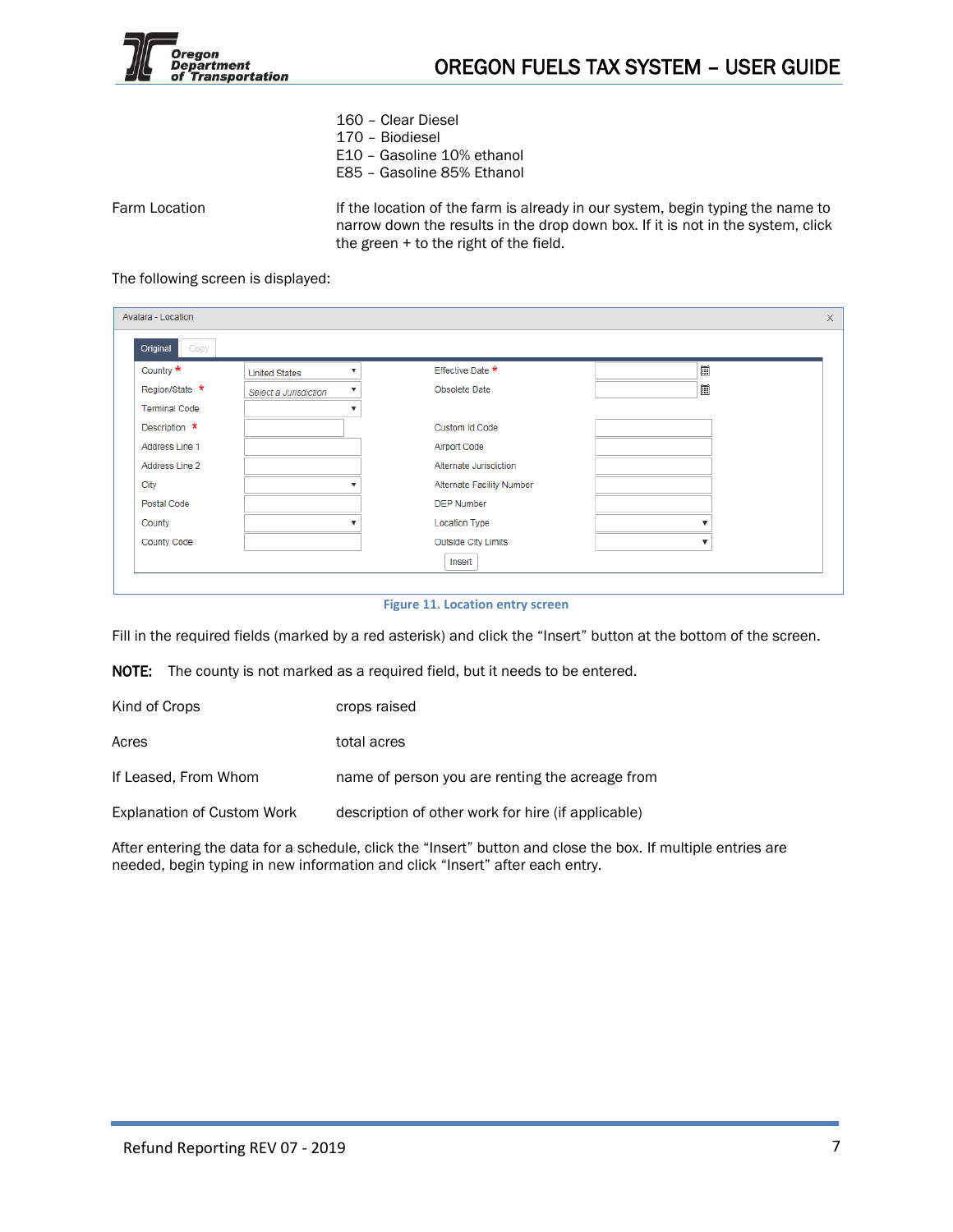

## INT07: Fuel Exported in Vehicle Tank or by Bulk

| Avalara - Schedule Transaction |                                                                                                                                                                               | $\times$       |
|--------------------------------|-------------------------------------------------------------------------------------------------------------------------------------------------------------------------------|----------------|
| <b>Transaction</b>             |                                                                                                                                                                               |                |
| Schedule Code                  | INT07: Fuel Exported in Vehicle Tank or by Bulk                                                                                                                               |                |
| Product Code *                 |                                                                                                                                                                               | $\blacksquare$ |
| State and Local Jurisdiction * |                                                                                                                                                                               | ▼              |
| Destination City and State *   | Select a Location                                                                                                                                                             | a              |
| Refundable Gallons *           |                                                                                                                                                                               |                |
|                                | Insert                                                                                                                                                                        |                |
|                                | Figure 12. INT07 schedule entry screen                                                                                                                                        |                |
| <b>Product Code</b>            | select from drop down box; most common codes are<br>065 - Clear Gasoline<br>160 - Clear Diesel<br>170 - Biodiesel<br>E10 - Gasoline 10% ethanol<br>E85 - Gasoline 85% Ethanol |                |

| State and Local Jurisdiction | select from the drop down box (Oregon or applicable city or county – must<br>enter a separate Schedule INTO7 when requesting a refund for multiple<br>jurisdictions) |
|------------------------------|----------------------------------------------------------------------------------------------------------------------------------------------------------------------|
| Destination City and State   | If the destination is already in our system, begin typing the name to narrow                                                                                         |

green + to the right of the field.

down the results in the drop down box. If it is not in the system, click the

# The following screen is displayed:

| Country *            | <b>United States</b>  | Effective Date *           | 圃                       |
|----------------------|-----------------------|----------------------------|-------------------------|
| Region/State *       | Select a Jurisdiction | Obsolete Date              | 圍                       |
| <b>Terminal Code</b> | v                     |                            |                         |
| Description *        |                       | Custom Id Code             |                         |
| Address Line 1       |                       | Airport Code               |                         |
| Address Line 2       |                       | Alternate Jurisdiction     |                         |
| City                 |                       | Alternate Facility Number  |                         |
| <b>Postal Code</b>   |                       | <b>DEP Number</b>          |                         |
| County               |                       | <b>Location Type</b>       |                         |
| <b>County Code</b>   |                       | <b>Outside City Limits</b> | $\overline{\mathbf{v}}$ |

#### **Figure 13. Location entry screen**

Fill in the required fields (marked by a red asterisk) and click the "Insert" button at the bottom of the screen.

Refundable Gallons Total gallons exported

After entering the data for a schedule, click the "Insert" button and close the box. If multiple entries are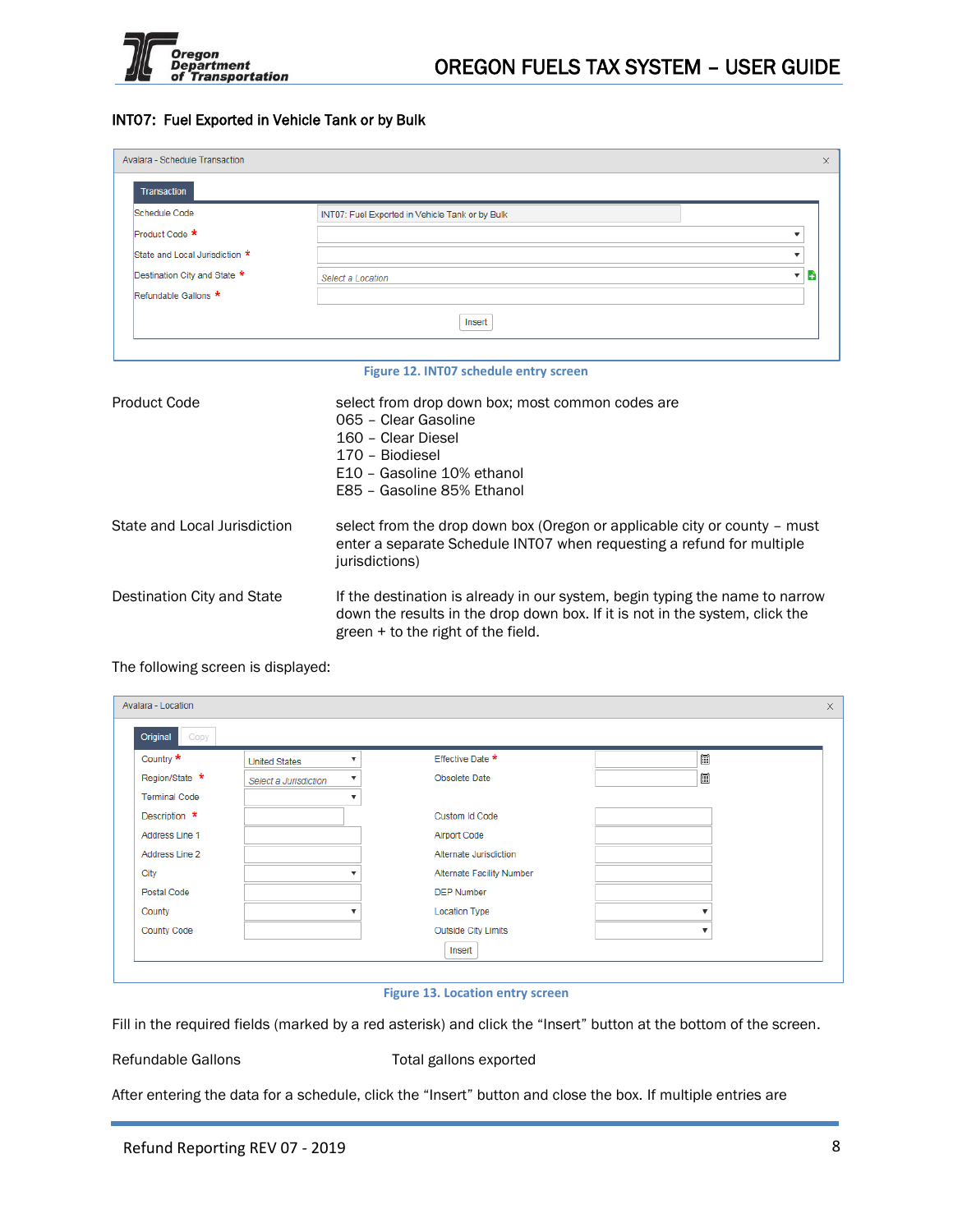

needed, begin typing in new information and click "Insert" after each entry.

### INT08: Commercial Boat Use (if applicable)

| Transaction                           |                                   |
|---------------------------------------|-----------------------------------|
| Schedule Code                         | <b>INT08: Commercial Boat Use</b> |
| Product Code *                        |                                   |
| State and Local Jurisdiction *        |                                   |
| Equipment Type *                      |                                   |
| Description of Refundable Use *       |                                   |
| Boat / Vessel Registration Number *   |                                   |
| Commercial / Charter License Number * |                                   |
| Refundable Gallons *                  |                                   |
|                                       | Insert                            |

#### **Figure 14. INT08 schedule entry screen**

| Product Code                                                 | select from drop down box; most common codes are<br>065 - Clear Gasoline<br>160 - Clear Diesel<br>170 - Biodiesel<br>E10 - Gasoline 10% ethanol<br>E85 - Gasoline 85% Ethanol |
|--------------------------------------------------------------|-------------------------------------------------------------------------------------------------------------------------------------------------------------------------------|
| State and Local Jurisdiction                                 | select from the drop down box (Oregon or applicable city or county - must<br>enter a separate Schedule INTO8 when requesting a refund for multiple<br>jurisdictions)          |
| Equipment Type                                               | select from drop down box                                                                                                                                                     |
| Description of Refundable Use                                | how boat is used                                                                                                                                                              |
| Boat/Vessel Reg Number                                       | registration number                                                                                                                                                           |
| Comm'l/Charter License Number commercial registration number |                                                                                                                                                                               |
| Refundable Gallons                                           | Total gallons used in this vessel for period                                                                                                                                  |

Repeat this entry for each vessel.

After entering the data for a schedule, click the "Insert" button and close the box. If multiple entries are needed, begin typing in new information and click "Insert" after each entry.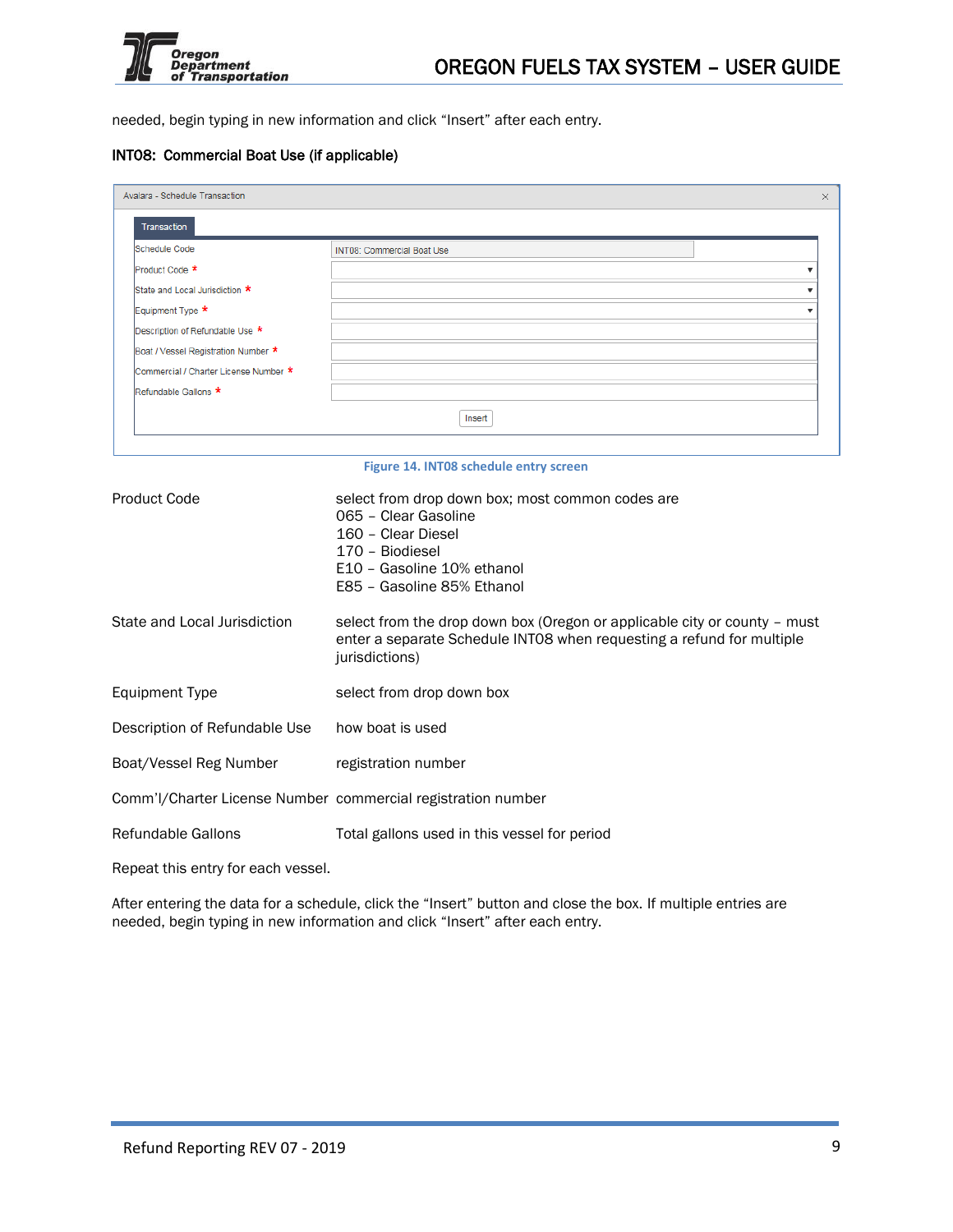

## INT09: Governmental Agencies Use

| Avalara - Schedule Transaction | $\times$                                                                                                                                                                      |
|--------------------------------|-------------------------------------------------------------------------------------------------------------------------------------------------------------------------------|
| <b>Transaction</b>             |                                                                                                                                                                               |
| <b>Schedule Code</b>           | INT09: Governmental Agencies Use                                                                                                                                              |
| Product Code *                 |                                                                                                                                                                               |
| State and Local Jurisdiction * |                                                                                                                                                                               |
| Equipment Type *               |                                                                                                                                                                               |
| Refundable Gallons *           |                                                                                                                                                                               |
|                                | Insert                                                                                                                                                                        |
|                                | Figure 15. INT09 schedule entry screen                                                                                                                                        |
| <b>Product Code</b>            | select from drop down box; most common codes are<br>065 - Clear Gasoline<br>160 - Clear Diesel<br>170 - Biodiesel<br>E10 - Gasoline 10% ethanol<br>E85 - Gasoline 85% Ethanol |
| State and Local Jurisdiction   | select from the drop down box (Oregon or applicable city or county - must<br>enter a separate Schedule INT09 when requesting a refund for multiple<br>jurisdictions)          |
| <b>Equipment Type</b>          | select from drop down box                                                                                                                                                     |
| Refundable Gallons             | gallons used in a refundable manner                                                                                                                                           |

After entering the data for a schedule, click the "Insert" button and close the box. If multiple entries are needed, begin typing in new information and click "Insert" after each entry.

When you have completed your schedule entries, return to "Tax Sessions" and select the period you have entered.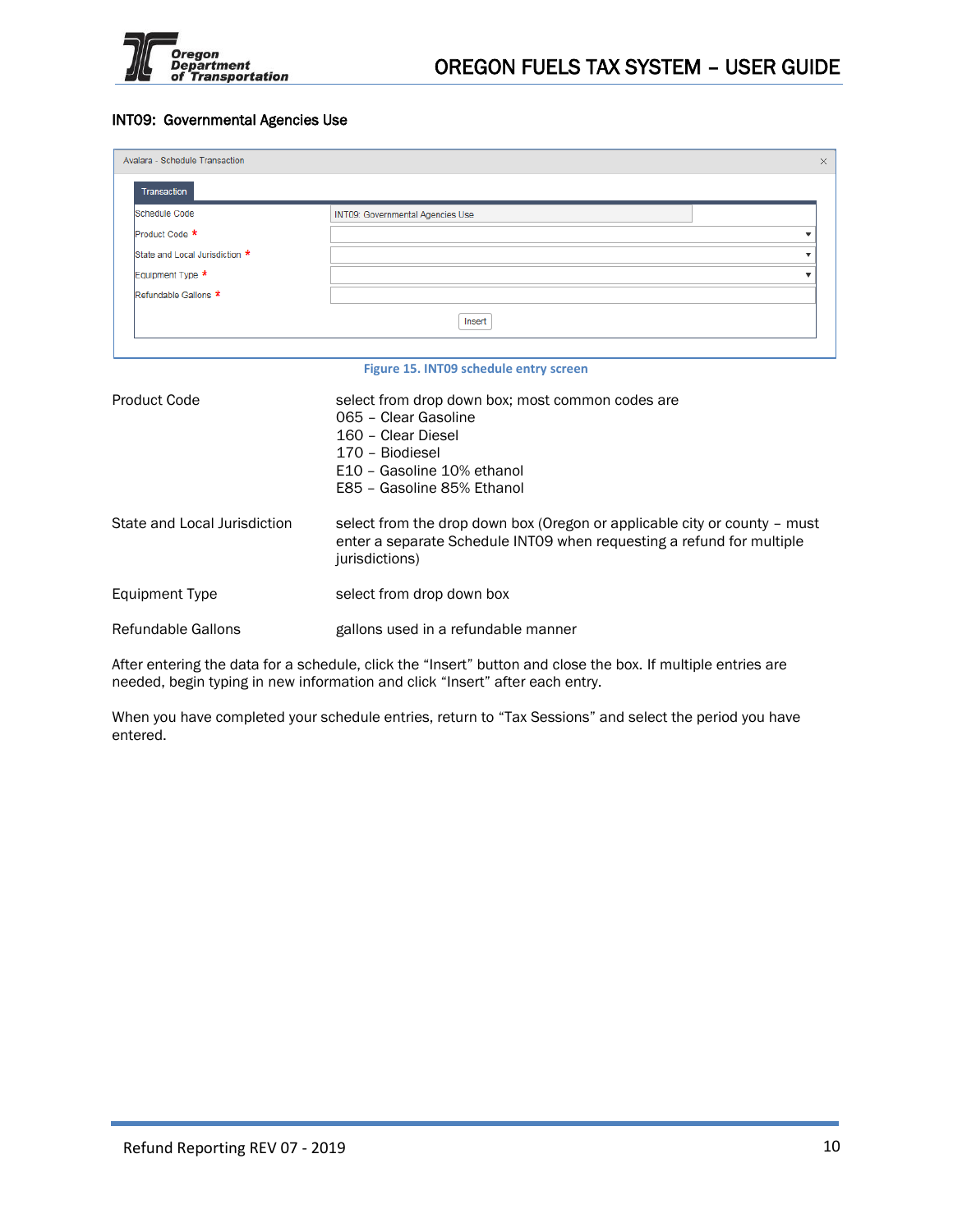

|                                                    | <b>OREGON.GOV</b>            |            |                                     |                                |                  |                           |                                                                                   |                 |                                                                                                                                                                                                          |                |                         |          |
|----------------------------------------------------|------------------------------|------------|-------------------------------------|--------------------------------|------------------|---------------------------|-----------------------------------------------------------------------------------|-----------------|----------------------------------------------------------------------------------------------------------------------------------------------------------------------------------------------------------|----------------|-------------------------|----------|
| Home                                               | <b>Tax Filing</b>            | eFiling    |                                     | Reporting                      | Maintenance      | Audit                     | <b>Account</b>                                                                    | <b>Admin</b>    |                                                                                                                                                                                                          |                |                         |          |
| MyTest; 246897531                                  |                              |            |                                     | $\overline{\mathbf{v}}$        |                  |                           | United States > Oregon > Dealer Refund Claim > 01/01/2015 - 12/31/2015 Sequence 0 |                 |                                                                                                                                                                                                          |                | $\overline{\mathbf{v}}$ |          |
|                                                    |                              |            |                                     |                                |                  |                           |                                                                                   |                 | <b>Tax Sessions</b>                                                                                                                                                                                      |                |                         |          |
| <b>Tax Session</b>                                 | <b>Scheduled Task Status</b> |            |                                     |                                |                  |                           |                                                                                   |                 |                                                                                                                                                                                                          |                |                         |          |
| Add New Record                                     | Open                         |            |                                     | ▼                              |                  |                           |                                                                                   |                 |                                                                                                                                                                                                          |                |                         |          |
| Company<br>Name                                    | Company                      | Country    | Jurisdiction                        | Taxpayer<br><b>Description</b> | Terminal<br>Code | Tracking<br><b>Number</b> | <b>Start Date</b>                                                                 | <b>End Date</b> | Sequence                                                                                                                                                                                                 | Due Date       | <b>Filed Date</b>       | Purged I |
| <b>MyTest</b>                                      | 2269                         | <b>USA</b> | <b>OR</b>                           | <b>Dealer Refund</b><br>Claim  |                  |                           | 1/1/2015                                                                          | 12/31/2015      |                                                                                                                                                                                                          | $0$ 12/31/2015 |                         |          |
| Add New Record<br>Export as scheduled task - Excel | $R$ $\leq$ $R$ $>$ $R$       |            | Submit<br>$\boldsymbol{\mathrm{v}}$ |                                |                  |                           |                                                                                   |                 | <b>Schedule Transactions</b><br><b>Transaction Validation</b><br><b>Session Details</b><br>View Tax Return<br>File Tax Return<br><b>Create Amendment</b><br>Unfile Tax Return<br>Delete All Transactions | Size: $1$      | Change                  |          |
|                                                    |                              |            |                                     |                                |                  |                           |                                                                                   |                 | Delete Tax Session<br>Data File Upload<br>Query Session<br>Query Session (Beta)                                                                                                                          |                |                         |          |

**Figure 16. Session Detail location on menu**

Select "Session Details" from the pop-up menu. The following screen is displayed:

| <b>Session Details</b>                                         |                                         |                                                          |                        |                           |              | $\times$ |
|----------------------------------------------------------------|-----------------------------------------|----------------------------------------------------------|------------------------|---------------------------|--------------|----------|
| Country: USA<br>Taxpayer Type: RDLRC<br>Start Period: 6/1/2017 |                                         | Jurisdiction: OR<br>Terminal Code:<br>Sequence: ORIGINAL |                        |                           |              |          |
| <b>Form Settings</b>                                           | Form Manual Entry<br><b>History Log</b> | <b>Supporting Documents</b>                              | <b>Scheduled Tasks</b> |                           |              |          |
| Country                                                        | <b>United States</b>                    | $\boldsymbol{\mathrm{v}}$                                |                        |                           |              |          |
| Jurisdiction                                                   | Oregon OR                               | $\boldsymbol{\mathrm{v}}$                                |                        |                           |              |          |
| Taxpayer Type                                                  | RDLRC - Dealer Refund Claim             |                                                          | $\pmb{\nabla}$         |                           |              |          |
| <b>Tracking Number</b>                                         |                                         |                                                          |                        |                           |              |          |
| Begin Period Date                                              | 6/1/2017                                | $\widetilde{\boxplus}$                                   |                        |                           |              |          |
| <b>End Period Date</b>                                         | 6/30/2017                               | 圜                                                        |                        |                           |              |          |
| Sequence                                                       | $\mathbf{0}$                            |                                                          |                        |                           |              |          |
|                                                                | ORIGINAL                                |                                                          |                        |                           |              |          |
| <b>Filed Date</b>                                              | Open                                    |                                                          |                        |                           |              |          |
| Include Schedules                                              | √                                       |                                                          |                        |                           |              |          |
| $-$ Tax Session Options                                        |                                         |                                                          |                        |                           |              |          |
| Prepared by                                                    | ▼<br>flybynight admin                   | <b>Taxpayer Group</b>                                    |                        | $\boldsymbol{\mathrm{v}}$ |              |          |
| Submission Type                                                | $\boldsymbol{\mathrm{v}}$               | Due Date                                                 | 7/31/2017              |                           | $\boxed{::}$ |          |
|                                                                |                                         |                                                          |                        |                           | Save Options |          |
|                                                                |                                         |                                                          |                        |                           |              |          |
|                                                                |                                         | Save & Regenerate                                        |                        |                           |              |          |
|                                                                |                                         |                                                          |                        |                           |              |          |

**Figure 17. Session detail window**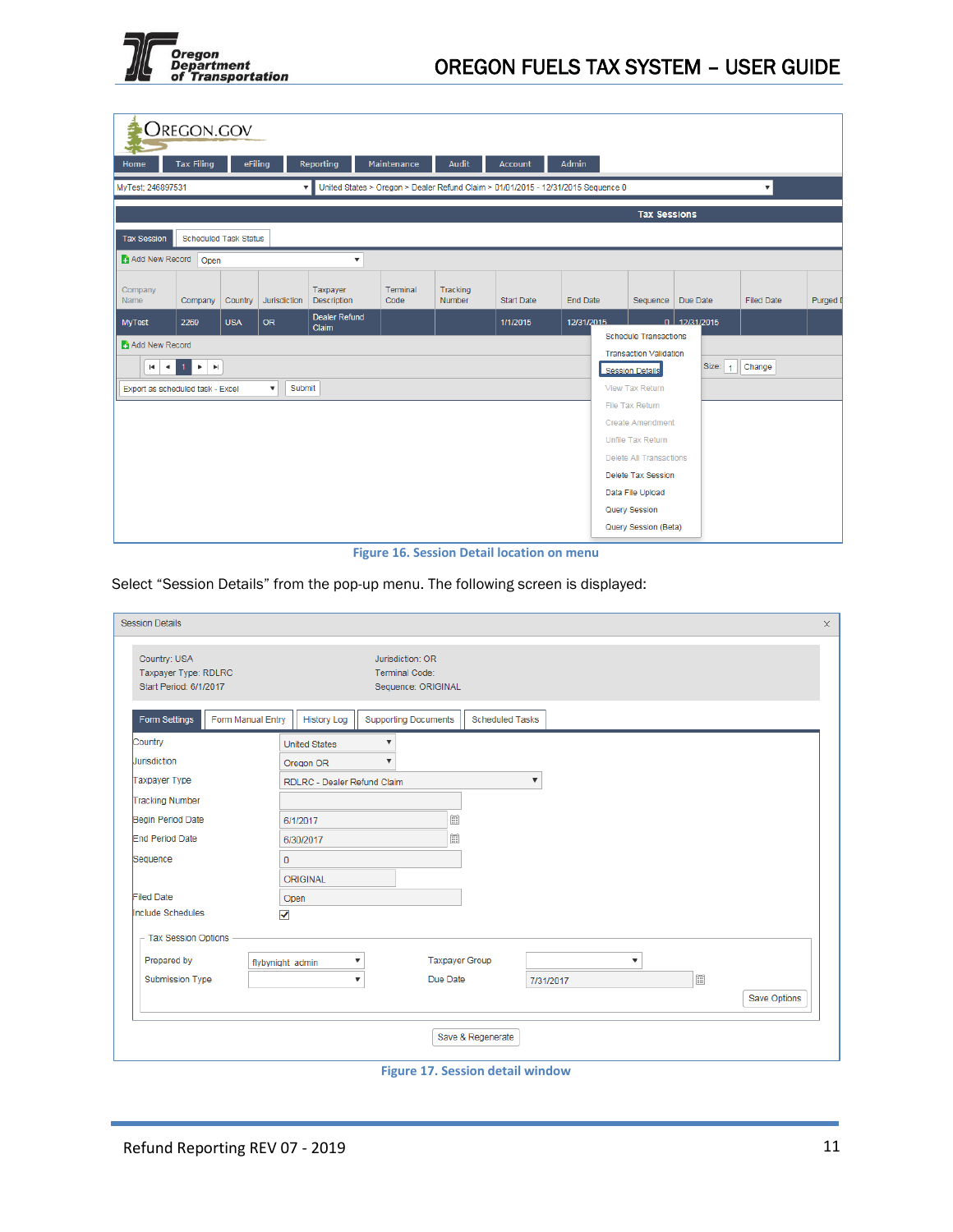

Select "Form Manual Entry" and complete the applicable fields.

| <b>Session Details</b>                                                                |                                                                             |                          |
|---------------------------------------------------------------------------------------|-----------------------------------------------------------------------------|--------------------------|
| Country: USA<br>Taxpayer Type: RDLRC<br>Start Period: 6/1/2017                        | Jurisdiction: OR<br>Terminal Code:<br>Sequence: ORIGINAL                    |                          |
| Form Manual Entry<br>Form Settings                                                    | <b>Supporting Documents</b><br><b>History Log</b><br><b>Scheduled Tasks</b> |                          |
| <b>Field</b>                                                                          | <b>Check to Override</b>                                                    | Value                    |
| Indicate if fuel is acquired in bulk:<br>Indicate if fuel is acquired from cardlock:  |                                                                             |                          |
| Enter other methods used to acquire fuel:                                             |                                                                             |                          |
| Indicate if fuel is acquired from retail:                                             |                                                                             |                          |
| <b>County Name</b>                                                                    |                                                                             | $\overline{\phantom{a}}$ |
| Date of Last Claim: *                                                                 |                                                                             | 圜                        |
| Principal Business? *                                                                 |                                                                             |                          |
| Do you sell fuel to others?                                                           |                                                                             |                          |
| Do you maintain separate storage facilities for refundable and<br>non-refundable use? |                                                                             |                          |
|                                                                                       | Save & Regenerate                                                           |                          |

**Figure 18. Form Manual Entry tab**

Select the "Supporting Documents" tab. Click "Add New Record" and a dialog box will appear to upload the needed documents.

| <b>Session Details</b>                                         |                                   |                     |                    |                        |                                                          |                                                         |                        |            |                  |  |
|----------------------------------------------------------------|-----------------------------------|---------------------|--------------------|------------------------|----------------------------------------------------------|---------------------------------------------------------|------------------------|------------|------------------|--|
| Country: USA<br>Taxpayer Type: RDLRC<br>Start Period: 1/1/2015 |                                   |                     |                    |                        | Jurisdiction: OR<br>Terminal Code:<br>Sequence: ORIGINAL |                                                         |                        |            |                  |  |
| Form Settings                                                  | Form Manual Entry                 | <b>Filer Intent</b> | <b>History Log</b> | Comments               | <b>Supporting Documents</b>                              |                                                         | <b>Scheduled Tasks</b> |            |                  |  |
| Add New Record                                                 |                                   |                     |                    |                        |                                                          | III Columns   [. Group By   <b>T</b> Filter   2 Refresh |                        |            |                  |  |
| <b>Description</b>                                             | Document Type                     | Order               | Format Type        |                        | <b>Uploaded By</b>                                       | <b>Uploaded Date</b>                                    | <b>File</b>            | Move<br>Up | Move<br>Down     |  |
| No records to display.                                         |                                   |                     |                    |                        |                                                          |                                                         |                        |            |                  |  |
| Add New Record                                                 |                                   |                     |                    |                        |                                                          | III Columns   [. Group By   ▼ Filter   2 Refresh        |                        |            |                  |  |
| $\blacksquare$<br>$\rightarrow$                                | Þ.<br>۰.                          |                     | Page:              | $1$ of 1 Go Page Size: | Change<br>10 <sup>°</sup>                                |                                                         |                        |            | Item 0 to 0 of 0 |  |
| Excel                                                          | Export<br>$\overline{\mathbf{v}}$ |                     |                    |                        |                                                          |                                                         |                        |            |                  |  |
|                                                                |                                   |                     | Save & Regenerate  |                        | Give Ownership                                           |                                                         |                        |            |                  |  |
|                                                                |                                   |                     |                    |                        |                                                          |                                                         |                        |            |                  |  |
|                                                                |                                   |                     |                    |                        |                                                          |                                                         |                        |            |                  |  |

**Figure 19. Supporting Document tab**

Once you have all fields entered and documents attached, click the "Save & Regenerate" button at the bottom of the screen.

Close the dialog box and select the refund line again.